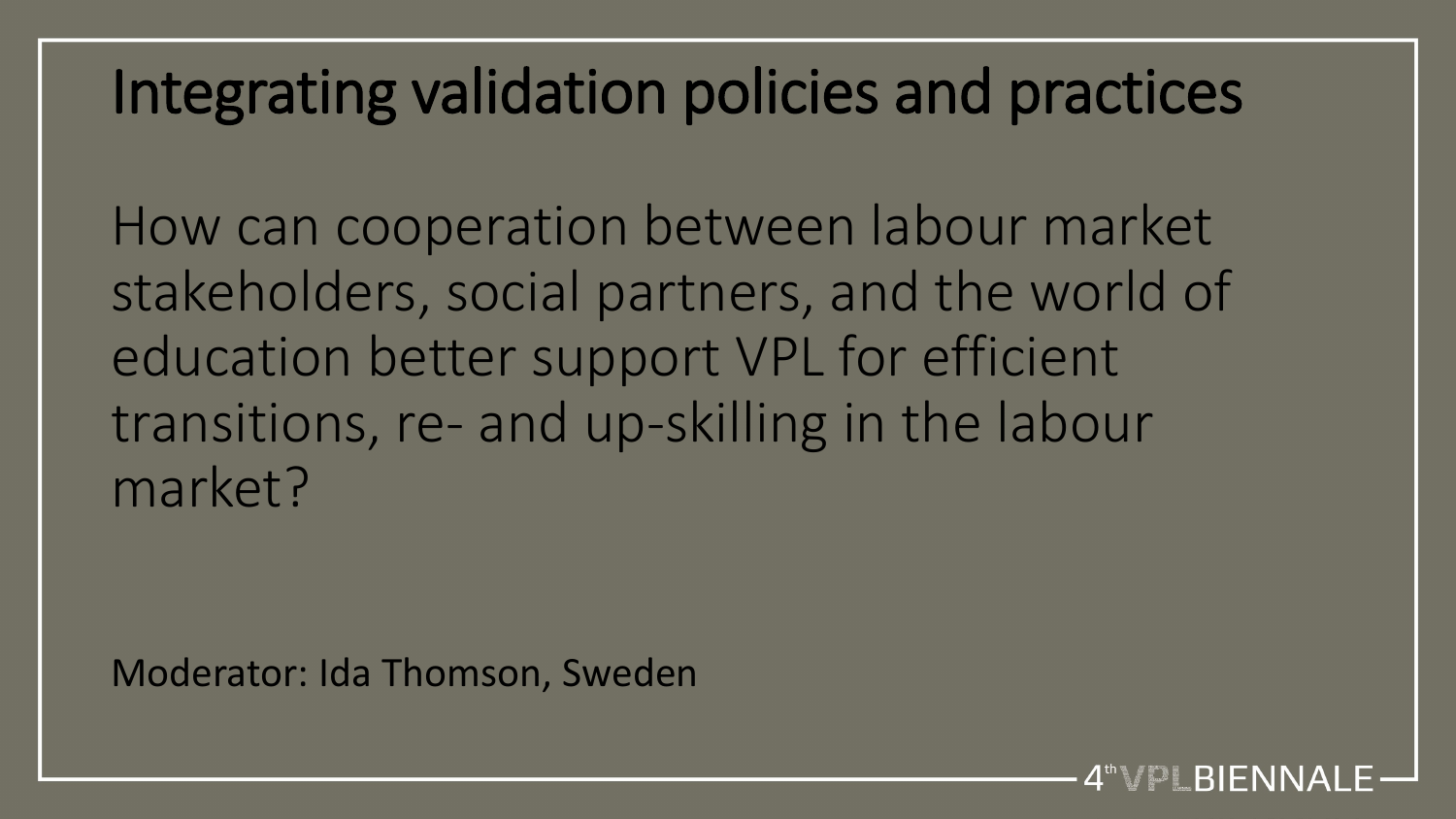## **Labour market reforms in Sweden – what role will VPL play?**

Anna Kahlson Swedish National Agency for Higher Vocational Education

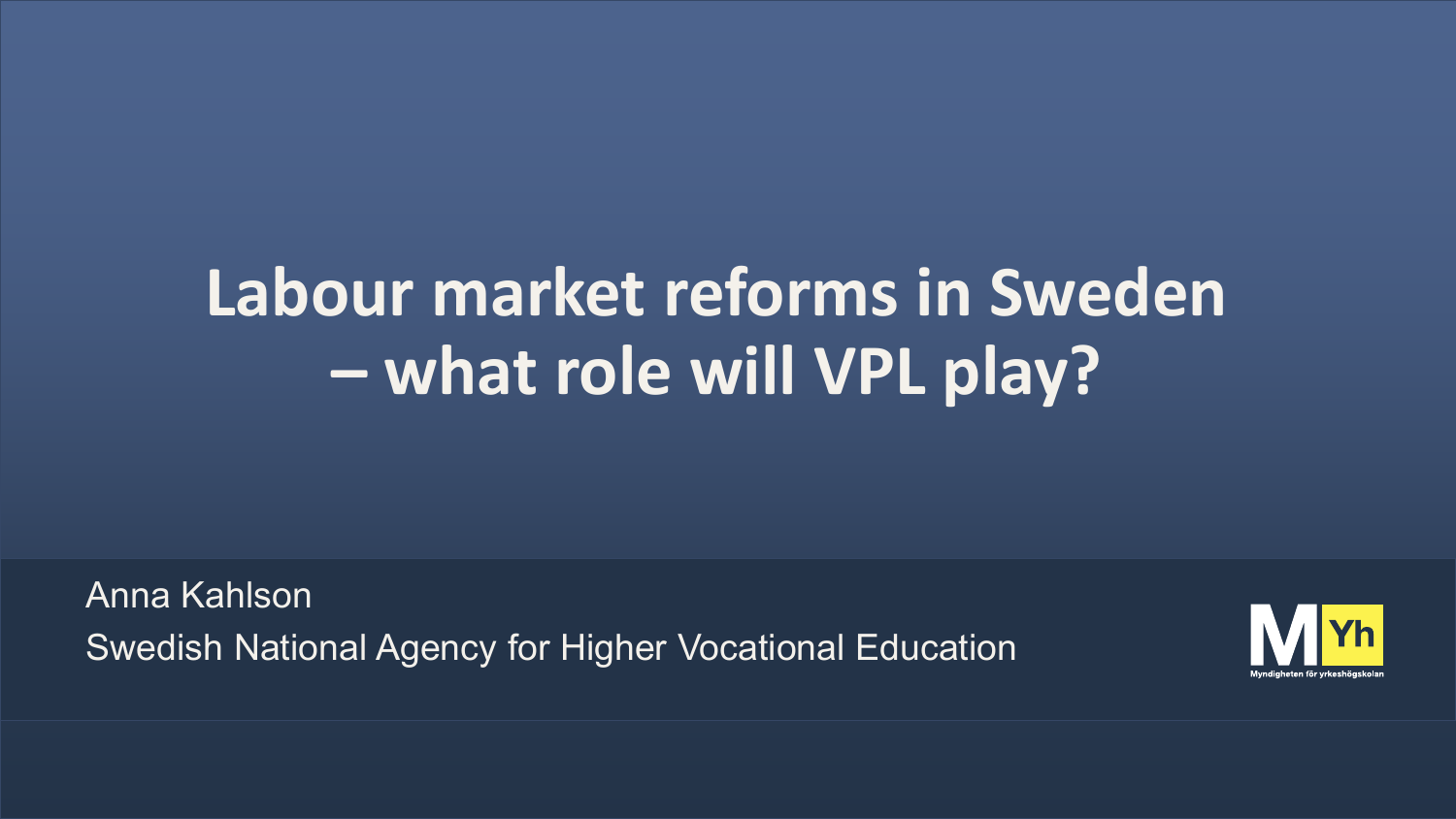#### **Improved flexibility, adaptability and security in the Swedish labour market**

- In January 2022, the Swedish Government decided on a historic transition package to improve flexibility, adaptability and security in the labour market:
	- **Reformed labour law**
	- **Transition and skills support**
	- Finance scheme for transition and retraining

- $\blacksquare$  Why?
	- **Increasingly rapid changes in labour market (and society) due to digital transformation, the green** transition, etc,
	- **People need to be able to develop their skills throughout their working lives through lifelong learning**
	- Making it significantly easier for people in mid-life and with work experience to re- and/or upskill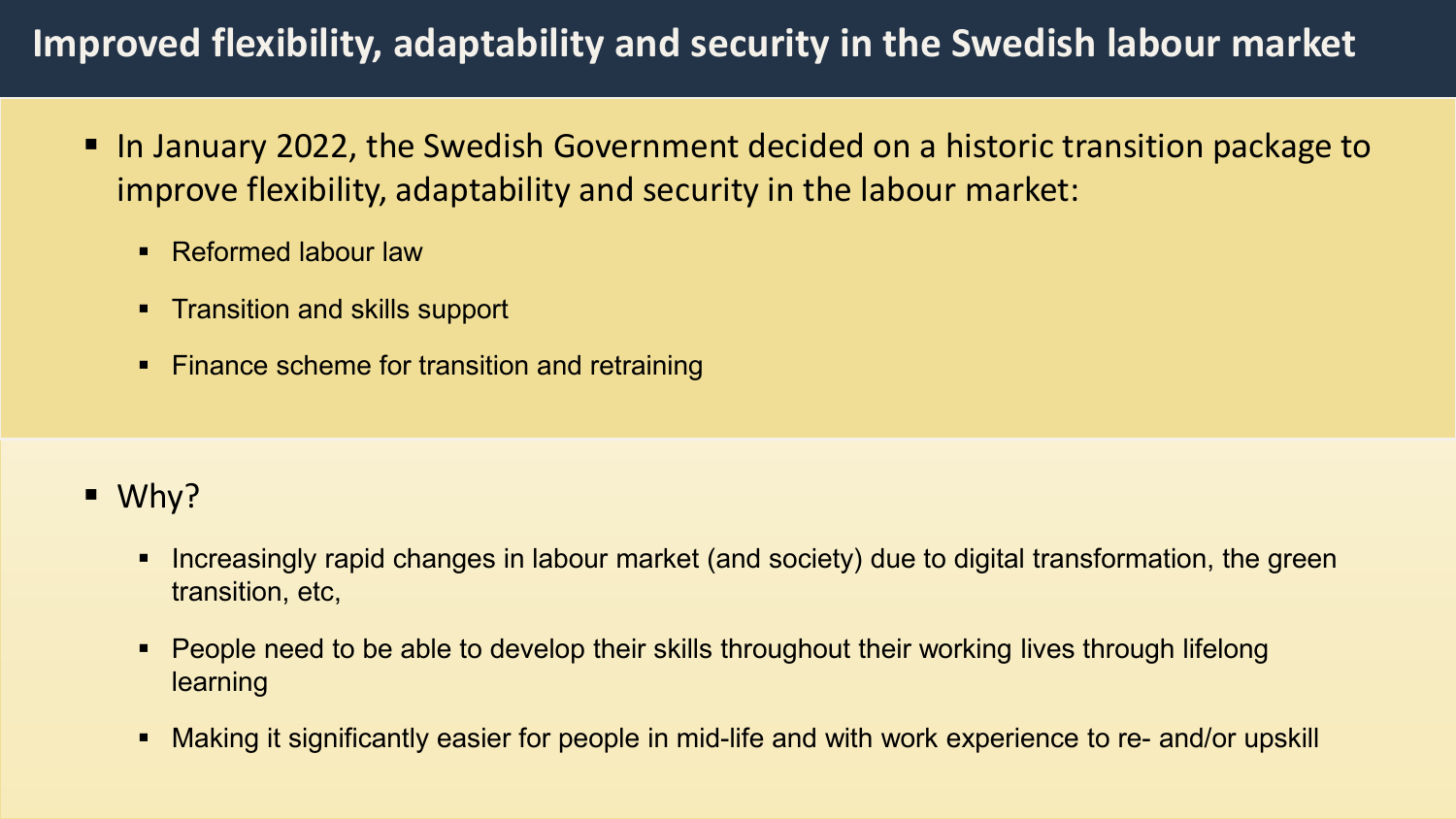Workers will have the opportunity to take part in basic transition and skills support to strengthen their future position in the labour market.

Support in the form of guidance will facilitate the transition to a new job or training both for those employed and for individuals whose employment contract is about to expire or be terminated.

Employers who finance transition and skills support be compensation



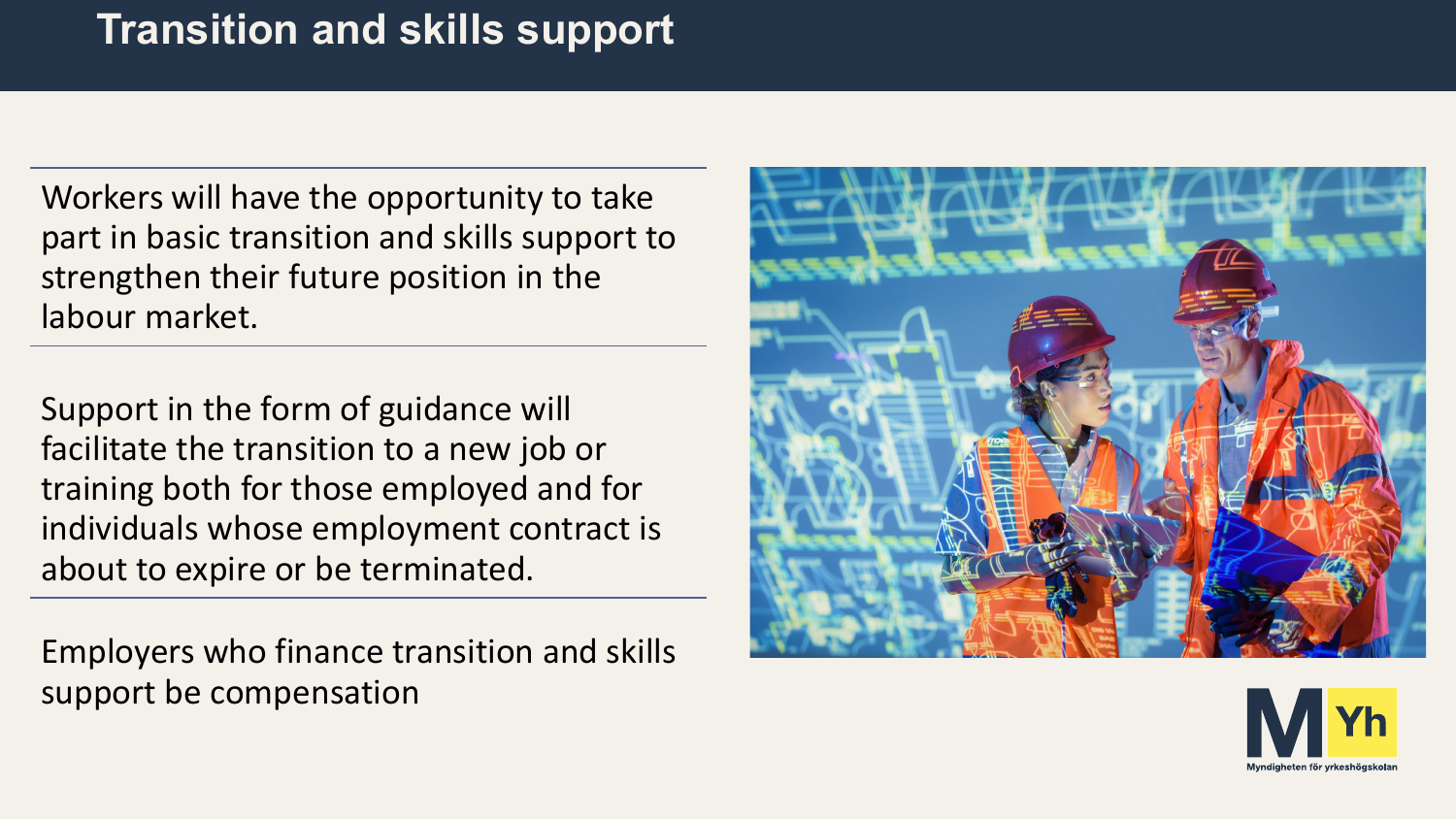#### **Finance scheme for transition and retraining**



A new publicly funded student finance scheme for transition and retraining will be introduced to strengthen the employees' position in the labour market.

Everyone who has worked for more than 8 years will be given the opportunity to study for up to 1 year with student finance (grants and loans) providing at least 80 percent of their previous income (up to a pre-defined maximum amount)

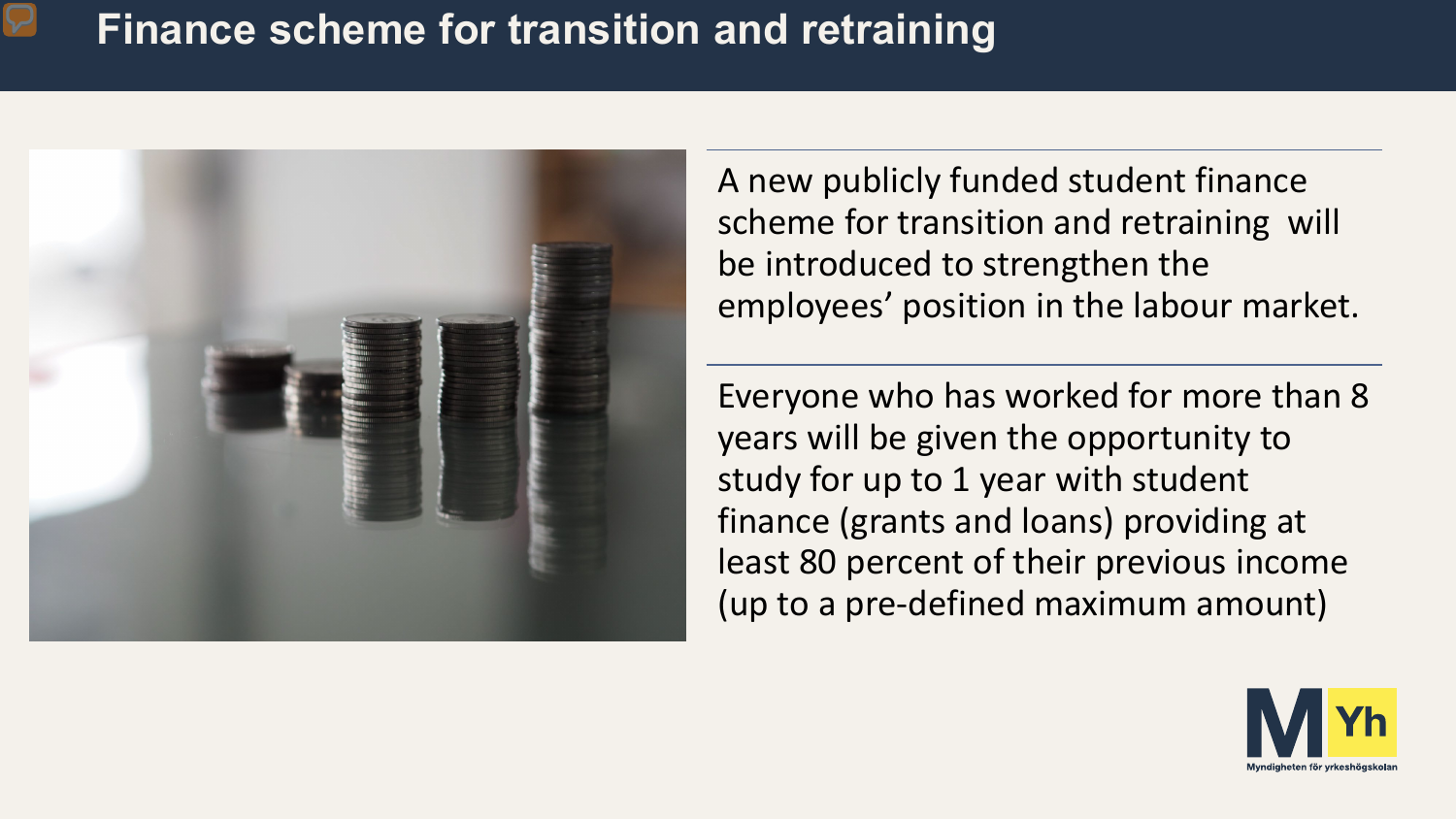#### **Increased demand for VPL?**



The reform is foreseen to increase the demand for VPL in Sweden and the government has initiated a number of support measures to strengthen the up-take of VPL in Sweden

Social partners are pushing for VPL and see it as a key component of the reform

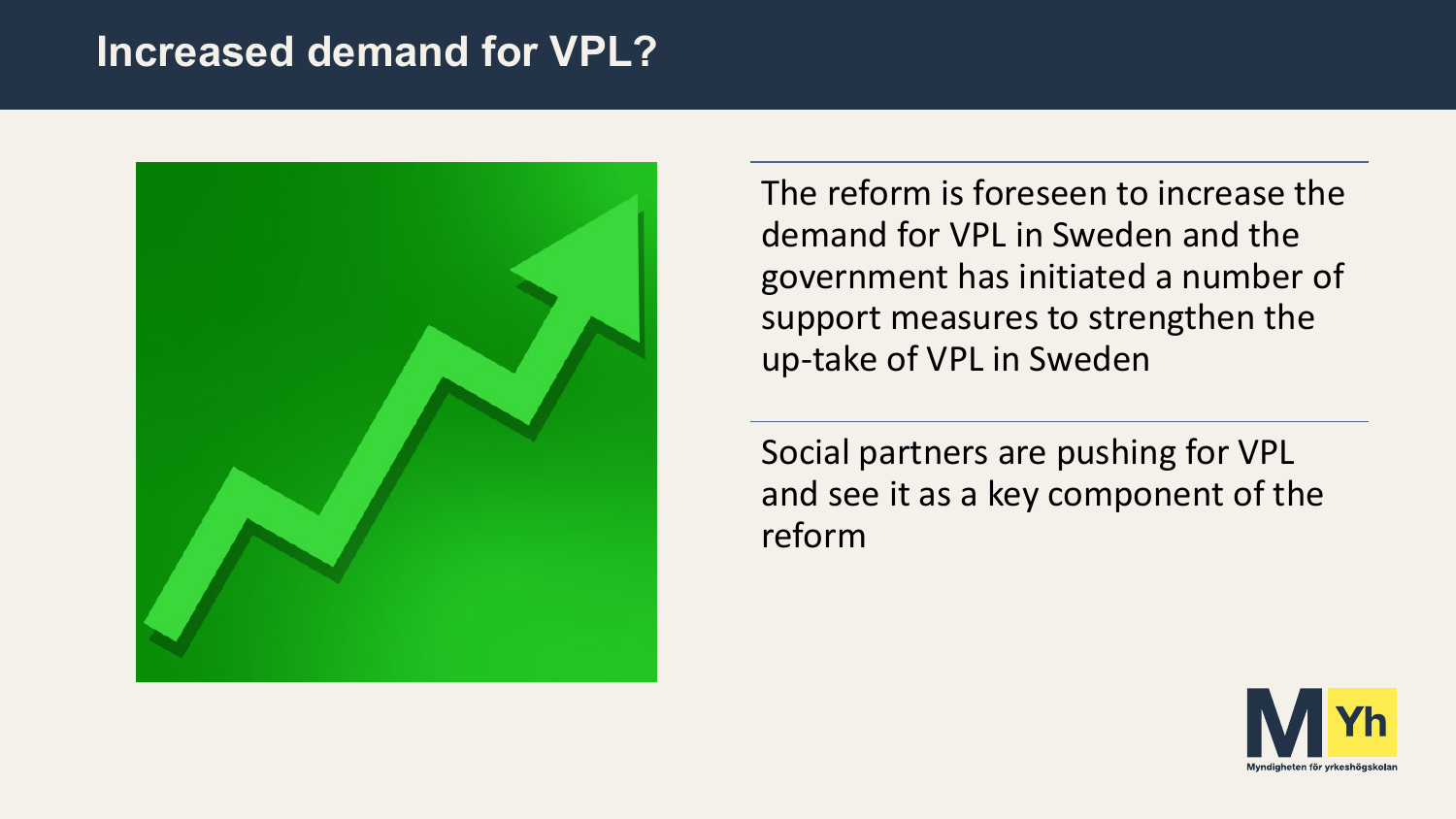#### **Policy & budget measures to facilitate VPL**



**YH-flex**: Piloting a VPL based flexible learning pathway to a Higher Vocational Education qualification for permanent implementation in HVE system

3 years, 90 M SEK



**Sector Industry VPL:** Government grant for social partners in cooperation for developing sectoral qualifications and VPL models for vocational roles within a specific sector

Annually 10 M SEK



**VPL in municipal adult (vocational) education (komvux):** new government grant for municipalities in cooperation to work with competence mapping and validation

3 years, 140 M SEK



**Regional cooperation and coordination for VPL:** Government grant to support regions working with sustainable structures for VPL at local and regional levels

3 years, 63 M SEK

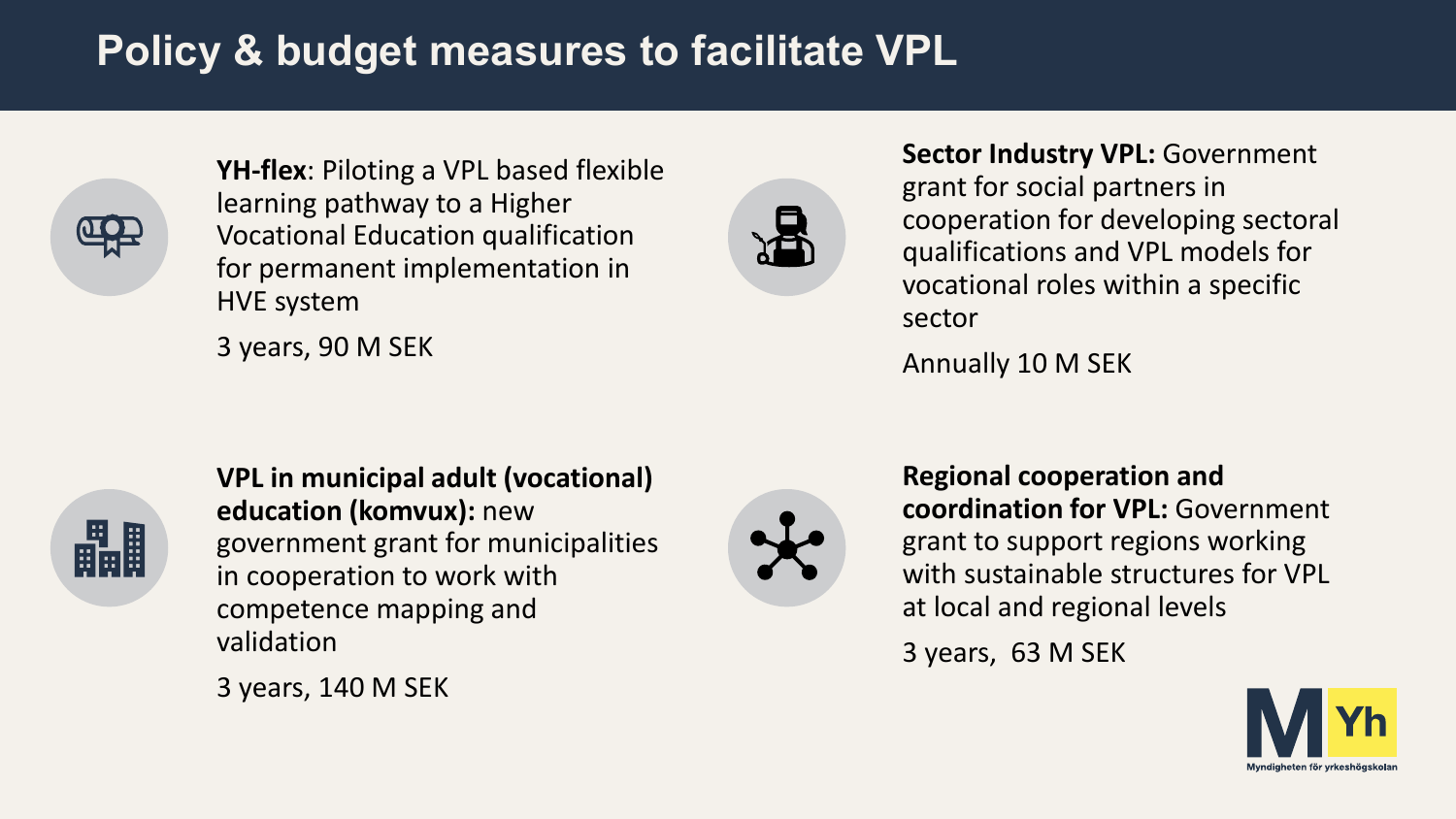# **Thank you!**

#### **Please visit us at myh.se**

[anna.kahlson@myh.se](mailto:anna.kahlson@myh.se)

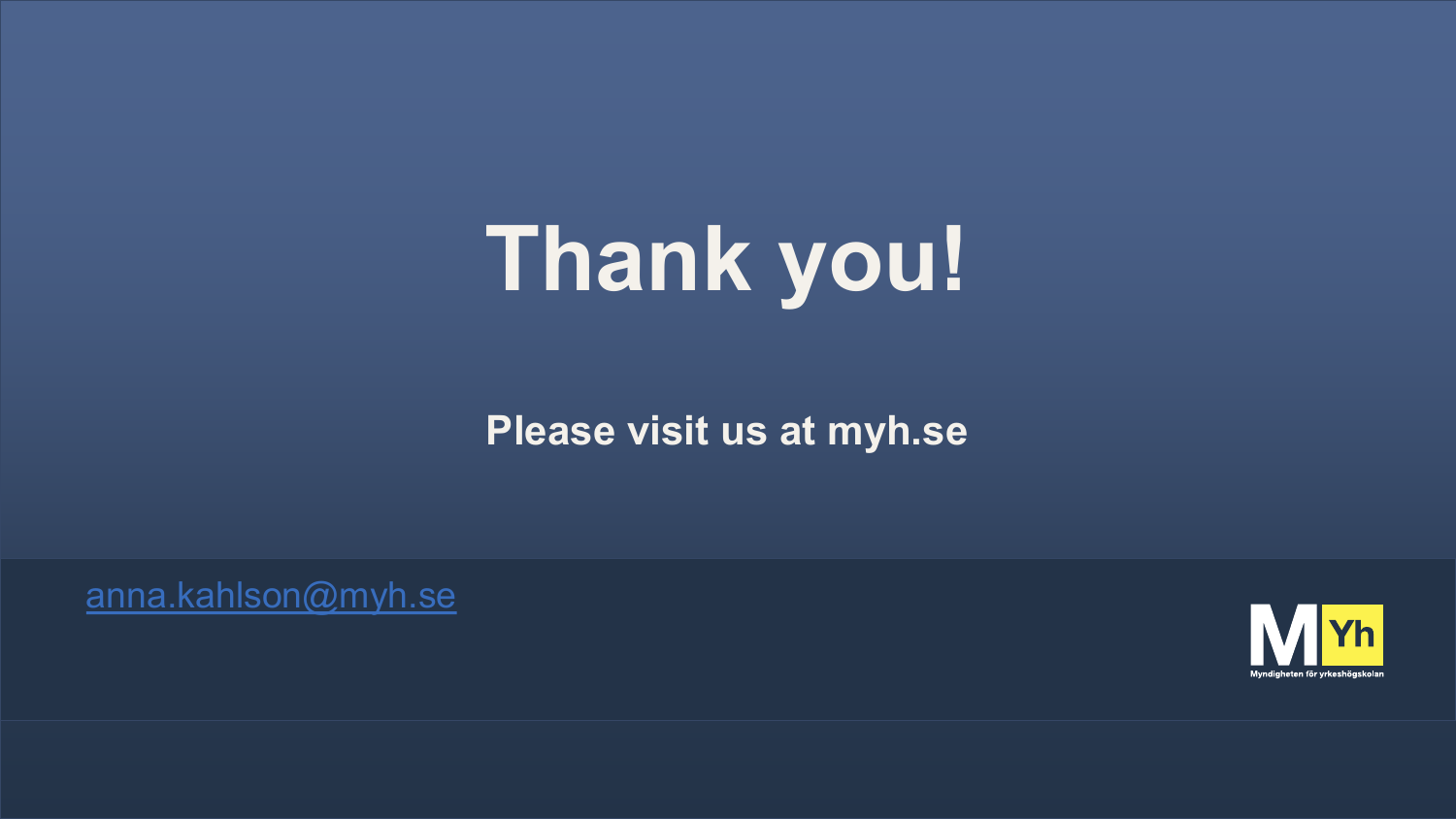## Our panel

- Þorsteinn Víglundsson, CEO, Hornsteinn
- Pedro Moreno da Fonseca, Technical Specialist on Lifelong Learning, SKILLS Branch, International Labour Organization (ILO)
- Gina Ebner, Secretary General of the European Association for the Education of Adults (EAEA)
- Ernesto Villalba-Garcia, Expert, European Center for the Development of Vocational Education and Training (Cedefop)